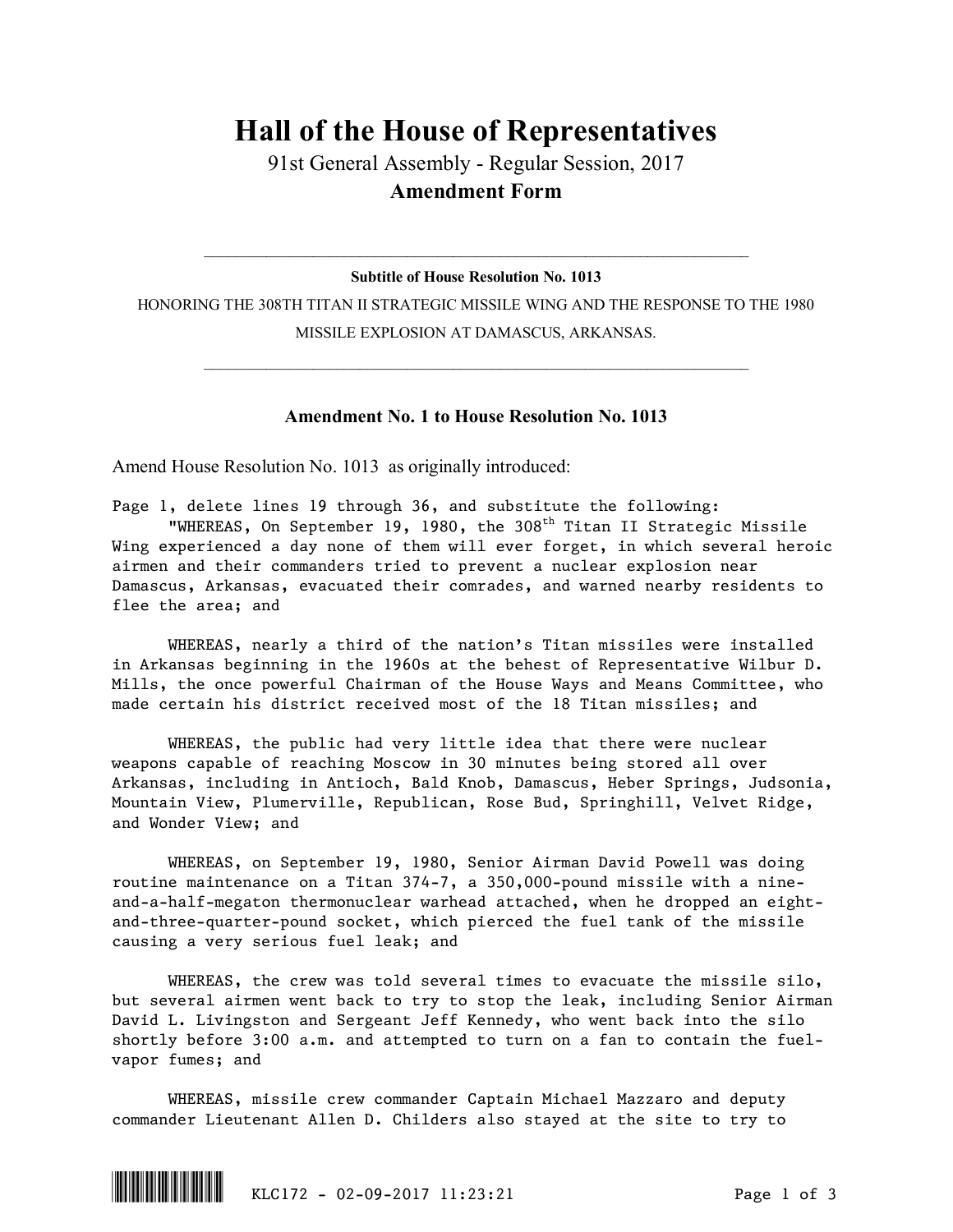control the fuel leak; and

WHEREAS, at around 3:00 a.m. on September 19, 1980, the silo exploded, sending the missile and its warhead hundreds of feet into the air, but thanks to safety features, the warhead did not explode; and

WHEREAS, Colonel James L. Morris, the head of maintenance at the  $308<sup>th</sup>$ Strategic Missile Wing, also stayed behind to try to control the leak and carried the wounded on his back after the explosion; and

WHEREAS, Senior Airman David L. Livingston, who was the last person to leave the silo, was badly injured in the blast and died from gas poisoning at Baptist Medical Center in Little Rock, Arkansas; and

WHEREAS, 21 people were injured in the explosion, and the residents of the area experienced ill effects from the fumes; and

WHEREAS, Colonel Jimmie Gray found the warhead in a ditch 200 yards from the silo after it was blown 1,000 feet into the air; and

WHEREAS, retired Colonel Gray, the former vice-wing commander at the Little Rock Air Force Base, called it a "tremendous explosion" and thought that it was one of the worst mishaps in the existence of the missile wing at the base. Colonel Gray said, "It should in no way detract from the outstanding contributions thousands of men and women of the 308th organization made over a twenty-five-year period. Their dedication and sacrifice ensured a lasting peace through nuclear deterrents. We were an outstanding unit...but there are lessons to be learned."; and

WHEREAS, the explosion occurred during the Cold War era, when the Titan II missile was a nuclear deterrent and the most powerful missile in the United States arsenal; the thermonuclear bomb on the Titan was 1,700 times more powerful than the bomb dropped on Hiroshima, Japan, at the end of World War II; and collectively, the 18 Titan missiles in Arkansas had more destructive power than all the bombs in human history combined until that time; and

WHEREAS, lessons learned from the accident brought about security improvements for nuclear weapons across the United States,

## NOW THEREFORE,

BE IT RESOLVED BY THE HOUSE OF REPRESENTATIVES OF THE NINETY-FIRST GENERAL ASSEMBLY OF THE STATE OF ARKANSAS:

THAT the House of Representatives recognize the sacrifices made by the members of the  $308<sup>th</sup>$  Titan II Strategic Missile Wing and honor them for their service.

BE IT FURTHER RESOLVED that upon adoption of this resolution, a copy shall be provided to the Little Rock Air Force Base by the Chief Clerk of the House of Representatives."